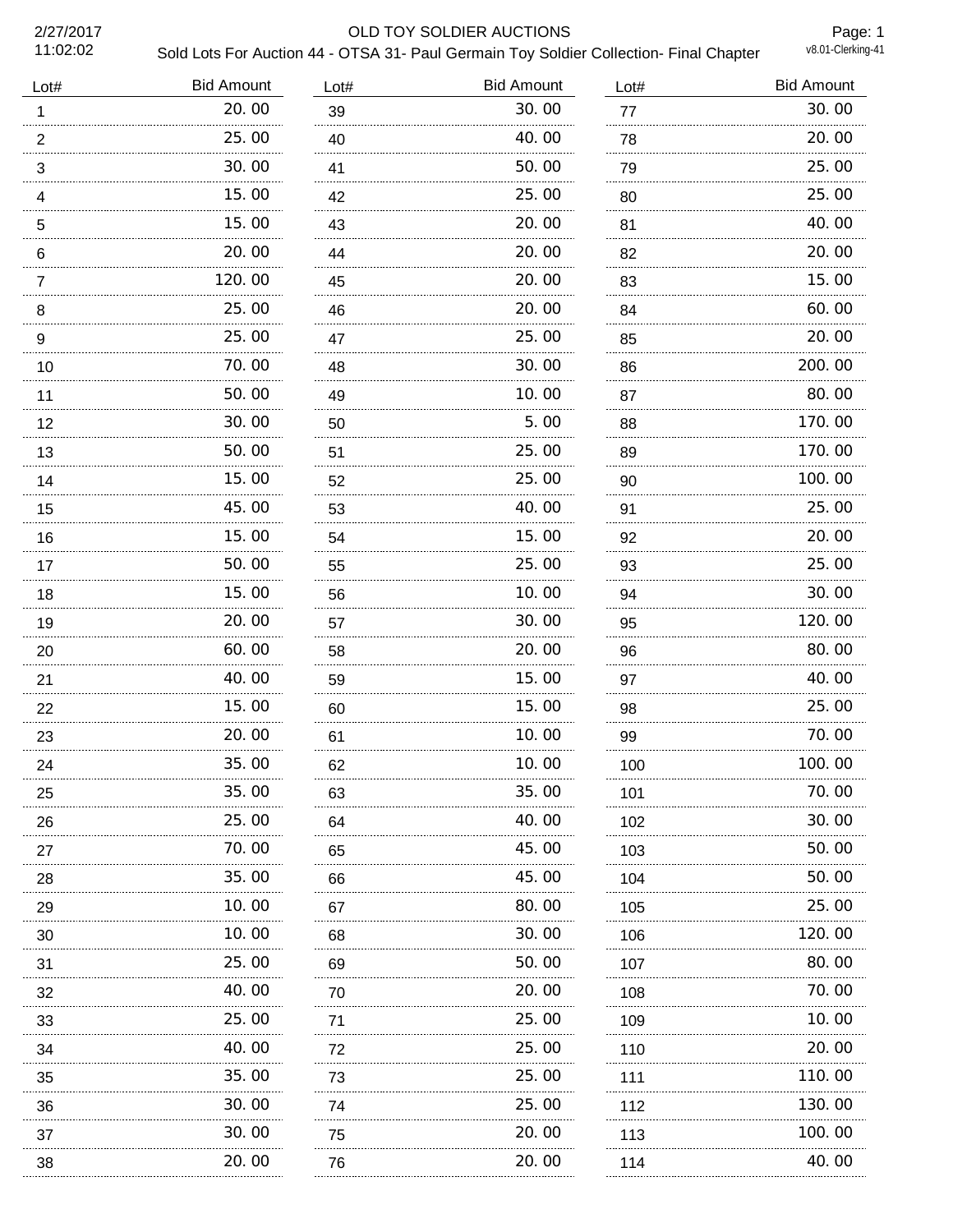2/27/2017<br>11:02:02

## OLD TOY SOLDIER AUCTIONS

Page: 2

| Sold Lots For Auction 44 - OTSA 31- Paul Germain Toy Soldier Collection- Final Chapter | v8.01-Clerking-41 |
|----------------------------------------------------------------------------------------|-------------------|
|                                                                                        |                   |

| Lot# | <b>Bid Amount</b> | Lot# | <b>Bid Amount</b> | Lot# | <b>Bid Amount</b> |
|------|-------------------|------|-------------------|------|-------------------|
| 115  | 70.00             | 153  | 35.00             | 191  | 10.00             |
| 116  | 10.00             | 154  | 40.00             | 192  | 15.00             |
| 117  | 45.00             | 155  | 50.00             | 193  | 25.00             |
| 118  | 35.00             | 156  | 25.00             | 194  | 15.00             |
| 119  | 50.00             | 157  | 25.00             | 195  | 15.00             |
| 120  | 35.00             | 158  | 35.00             | 196  | 30.00             |
| 121  | 5.00              | 159  | 30.00             | 197  | 10.00             |
| 122  | 140.00            | 160  | 35.00             | 198  | 25.00             |
| 123  | 10.00             | 161  | 45.00             | 199  | 20.00             |
| 124  | 20.00             | 162  | 25.00             | 200  | 10.00             |
| 125  | 15.00             | 163  | 80.00             | 201  | 15.00             |
| 126  | 10.00             | 164  | 90.00             | 202  | 10.00             |
| 127  | 35.00             | 165  | 35.00             | 203  | 20.00             |
| 128  | 30.00             | 166  | 35.00             | 204  | 30.00             |
| 129  | 20.00             | 167  | 35.00             | 205  | 60.00             |
| 130  | 80.00             | 168  | 50.00             | 206  | 40.00             |
| 131  | 20.00<br>.        | 169  | 70.00             | 207  | 80.00             |
| 132  | 30.00             | 170  | 70.00             | 208  | 70.00             |
| 133  | 15.00<br>.        | 171  | 100.00<br>.       | 209  | 60.00             |
| 134  | 10.00             | 172  | 35.00             | 210  | 45.00             |
| 135  | 10.00<br>.        | 173  | 25.00             | 211  | 35.00             |
| 136  | 20.00             | 174  | 35.00             | 212  | 50.00             |
| 137  | 15.00             | 175  | 35.00             | 213  | 225.00            |
| 138  | 10.00             | 176  | 25.00             | 214  | 50.00             |
| 139  | 20.00             | 177  | 25.00             | 215  | 15.00             |
| 140  | 15.00             | 178  | 45.00             | 216  | 15.00             |
| 141  | 10.00             | 179  | 20.00             | 217  | 20.00             |
| 142  | 10.00             | 180  | 20.00             | 218  | 35.00             |
| 143  | 15.00             | 181  | 20.00             | 219  | 15.00             |
| 144  | 15.00             | 182  | 20.00             | 220  | 30.00             |
| 145  | 10.00             | 183  | 20.00             | 221  | 15.00             |
| 146  | 10.00             | 184  | 15.00             | 222  | 15.00             |
| 147  | 10.00             | 185  | 10.00             | 223  | 5.00              |
| 148  | 5.00              | 186  | 15.00             | 224  | 15.00             |
| 149  | 15.00             | 187  | 15.00             | 225  | 20.00             |
| 150  | 15.00             | 188  | 10.00             | 226  | 60.00             |
| 151  | 30.00             | 189  | 30.00             | 227  | 5.00              |
| 152  | 40.00             | 190  | 10.00             | 228  | 15.00             |
|      |                   |      |                   |      |                   |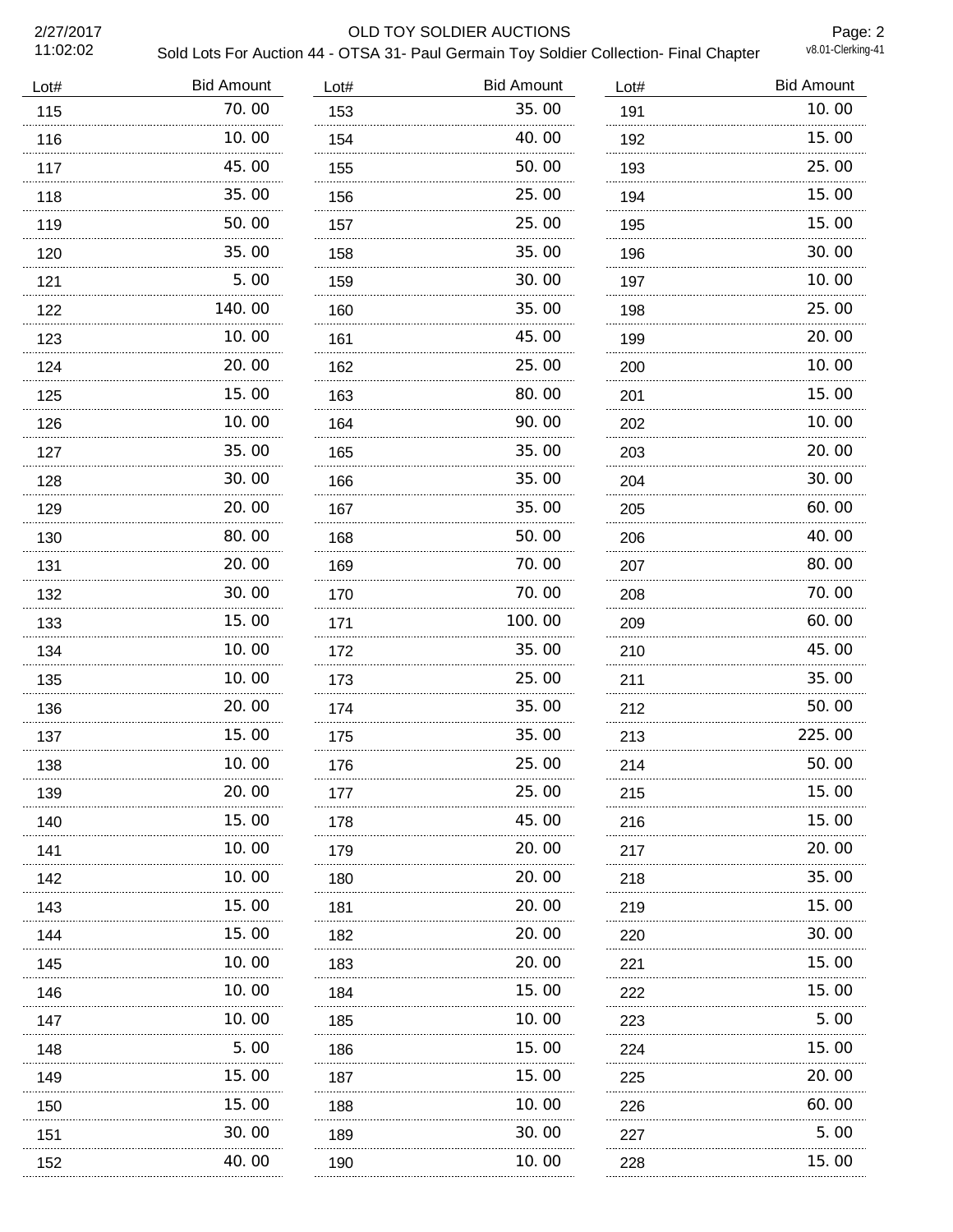11:02:02

## 2/27/2017 OLD TOY SOLDIER AUCTIONS

Page: 3<br>v8.01-Clerking-41 Sold Lots For Auction 44 - OTSA 31- Paul Germain Toy Soldier Collection- Final Chapter

| Lot# | <b>Bid Amount</b> | Lot#     | <b>Bid Amount</b> | Lot# | <b>Bid Amount</b> |
|------|-------------------|----------|-------------------|------|-------------------|
| 229  | 10.00             | 267      | 25.00             | 305  | 15.00             |
| 230  | 5.00              | 268      | 25.00             | 306  | 40.00             |
| 231  | 10.00             | 269      | 25.00             | 307  | 35.00             |
| 232  | 10.00             | 270      | 70.00             | 308  | 60.00             |
| 233  | 20.00             | 271      | 40.00             | 309  | 10.00             |
| 234  | 15.00             | 272      | 60.00             | 310  | 10.00             |
| 235  | 10.00<br>.        | 273      | 30.00             | 311  | 10.00             |
| 236  | 15.00             | 274      | 35.00             | 312  | 40.00             |
| 237  | 5.00              | 275      | 20.00             | 313  | 20.00             |
| 238  | 10.00             | 276      | 110.00            | 314  | 60.00             |
| 239  | 10.00             | 277      | 70.00             | 315  | 25.00             |
| 240  | 5.00              | 278      | 140.00            | 316  | 40.00             |
| 241  | 10.00             | 279      | 45.00             | 317  | 35.00             |
| 242  | 10.00             | 280      | 40.00             | 318  | 60.00             |
| 243  | 10.00             | 281      | 70.00             | 319  | 60.00             |
| 244  | 15.00             | 282      | 25.00             | 320  | 60.00             |
| 245  | 15.00             | 283      | 35.00             | 321  | 100.00            |
| 246  | 10.00             | 284      | 50.00             | 322  | 40.00             |
| 247  | 10.00             | 285      | 60.00             | 323  | 10.00             |
| 248  | 20.00             | 286<br>. | 90.00             | 324  | 10.00             |
| 249  | 25.00             | 287      | 15.00             | 325  | 5.00              |
| 250  | 20.00             | 288      | 30.00             | 326  | 10.00             |
| 251  | 10.00             | 289      | 80.00             | 327  | 40.00             |
| 252  | 20.00             | 290      | 40.00             | 328  | 25.00             |
| 253  | 10.00             | 291      | 150.00            | 329  | 20.00             |
| 254  | 35.00             | 292      | 60.00             | 330  | 15.00             |
| 255  | 20.00             | 293      | 120.00            | 331  | 45.00             |
| 256  | 30.00             | 294      | 120.00            | 332  | 20.00             |
| 257  | 100.00            | 295      | 35.00             | 333  | 40.00             |
| 258  | 10.00             | 296      | 35.00             | 334  | 35.00             |
| 259  | 25.00             | 297      | 20.00             | 335  | 35.00             |
| 260  | 20.00             | 298      | 25.00             | 336  | 30.00             |
| 261  | 15.00             | 299      | 40. 00            | 337  | 40.00             |
| 262  | 10.00             | 300      | 25.00             | 338  | 10.00             |
| 263  | 25.00             | 301      | 190.00            | 339  | 10.00             |
| 264  | 25.00             | 302      | 150.00            | 340  | 20.00             |
| 265  | 25.00             | 303      | 140.00            | 341  | 30.00             |
| 266  | 30.00             | 304      | 25.00             | 342  | 20.00             |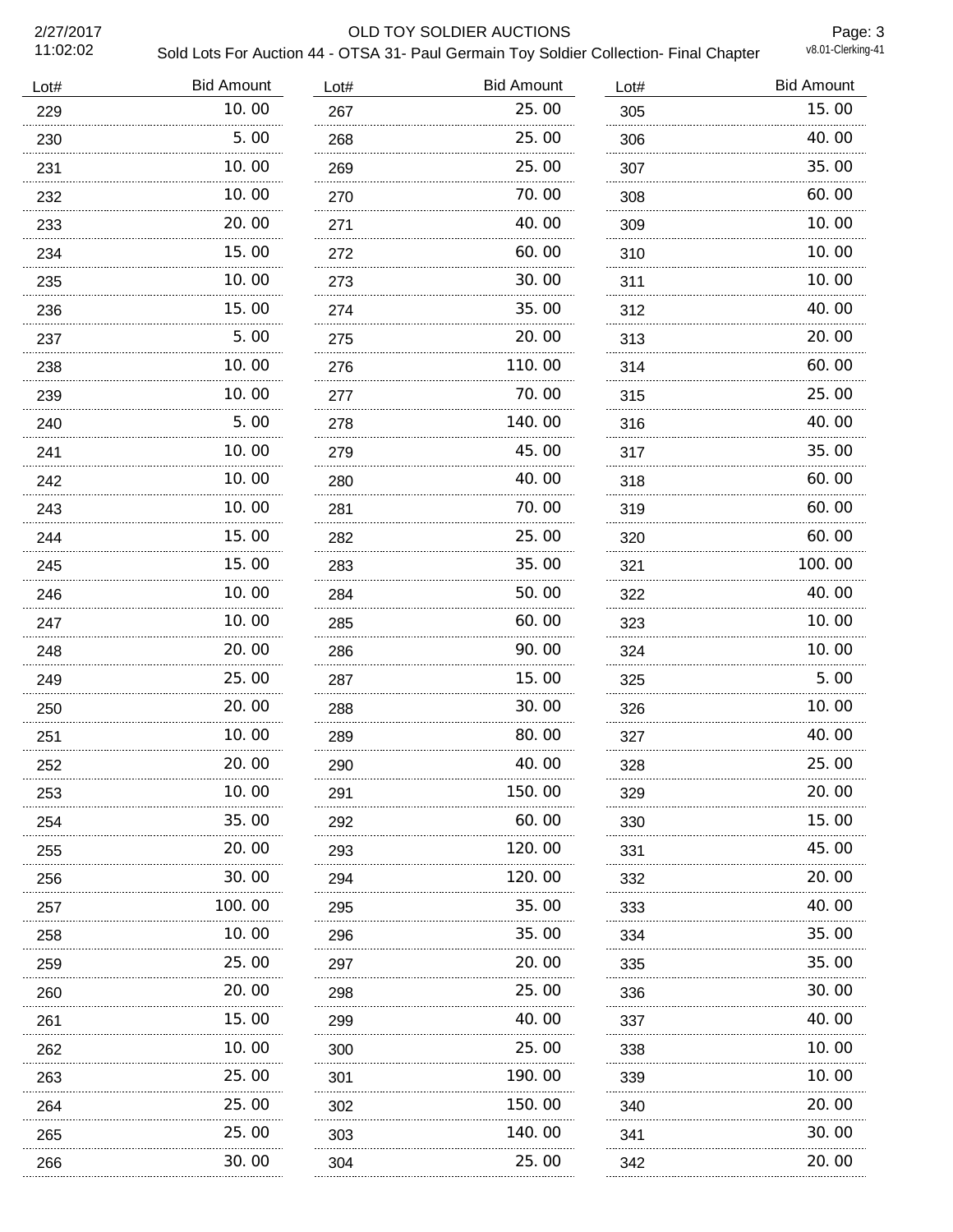40.00 40.00 70.00

 35.00 30.00 20.00 60.00 90.00

| 2/27/2017<br>11:02:02<br>Lot# | <b>Bid Amount</b> | Lot# | OLD TOY SOLDIER AUCTIONS<br>Sold Lots For Auction 44 - OTSA 31- Paul Germain Toy Soldier Collection- Final Chapter<br><b>Bid Amount</b> | Lot# | Page: 4<br>v8.01-Clerking-41<br><b>Bid Amount</b> |
|-------------------------------|-------------------|------|-----------------------------------------------------------------------------------------------------------------------------------------|------|---------------------------------------------------|
| 343                           | 30.00             | 381  | 20.00                                                                                                                                   | 419  | 30.00                                             |
| 344                           | .<br>30.00        | 382  | 20.00                                                                                                                                   | 420  | 10.00                                             |
| 345                           | 50.00             | 383  | 20.00                                                                                                                                   | 421  | 50.00                                             |
| 346                           | 20.00             | 384  | 20.00                                                                                                                                   | 422  | 15.00                                             |
| 347                           | 60.00             | 385  | 150.00                                                                                                                                  | 423  | 15.00                                             |
| 348                           | 90.00             | 386  | 100. 00                                                                                                                                 | 424  | 90.00                                             |
| 349                           | 20.00             | 387  | 80.00                                                                                                                                   | 425  | 35.00                                             |
| 350                           | 15.00             | 388  | 40.00                                                                                                                                   | 426  | 80.00                                             |
| 351                           | 10.00             | 389  | 10.00                                                                                                                                   | 427  | 40.00                                             |
| 352                           | 25.00             | 390  | 10.00                                                                                                                                   | 428  | 35.00                                             |
| 353                           | 40.00             | 391  | 10.00                                                                                                                                   | 429  | 45.00                                             |
| 354                           | 45.00             | 392  | 15.00                                                                                                                                   | 430  | 15.00                                             |
| 355                           | 25.00             | 393  | 10.00                                                                                                                                   | 431  | 10.00                                             |
| 356                           | 15.00             | 394  | 20.00                                                                                                                                   | 432  | 20.00                                             |
| 357                           | 130.00            | 395  | 5.00                                                                                                                                    | 433  | 15.00                                             |
| 358                           | 30.00             | 396  | 15.00                                                                                                                                   | 434  | 15.00                                             |
| 359                           | 40.00             | 397  | 35.00                                                                                                                                   | 435  | 10.00                                             |
| 360                           | 30.00             | 398  | 10.00                                                                                                                                   | 436  | 20.00                                             |
| 361                           | 50.00             | 399  | 15.00                                                                                                                                   | 437  | 15.00                                             |
| 362                           | 35.00             | 400  | 15.00                                                                                                                                   | 438  | 25.00                                             |
| 363                           | 15.00<br>.        | 401  | 20.00<br>                                                                                                                               | 439  | 10.00<br>.                                        |
| 364                           | 10.00<br>.        | 402  | 15.00                                                                                                                                   | 440  | 20.00                                             |
| 365                           | 10.00<br>.        | 403  | 15.00<br>.                                                                                                                              | 441  | 30.00<br>.                                        |
| 366                           | 30.00<br>.        | 404  | 60.00                                                                                                                                   | 442  | 40. OO                                            |
| 367                           | 35.00             | 405  | 40.00                                                                                                                                   | 443  | 15.00                                             |
| 368                           | 20.00             | 406  | 45.00                                                                                                                                   | 444  | 15.00                                             |
| 369                           | 30.00             | 407  | 10.00                                                                                                                                   | 445  | 15.00                                             |
| 370                           | 45.00             | 408  | 40.00                                                                                                                                   | 446  | 25.00                                             |
| 371                           | 40.00             | 409  | 20.00                                                                                                                                   | 447  | 25.00                                             |
| 372                           | 20.00             | 410  | 20.00                                                                                                                                   | 448  | 10.00                                             |

 20.00 20.00 25.00

 25.00 130.00 25.00

 30.00 30.00 25.00 100.00 40.00

 20.00 20.00 20.00 10.00 15.00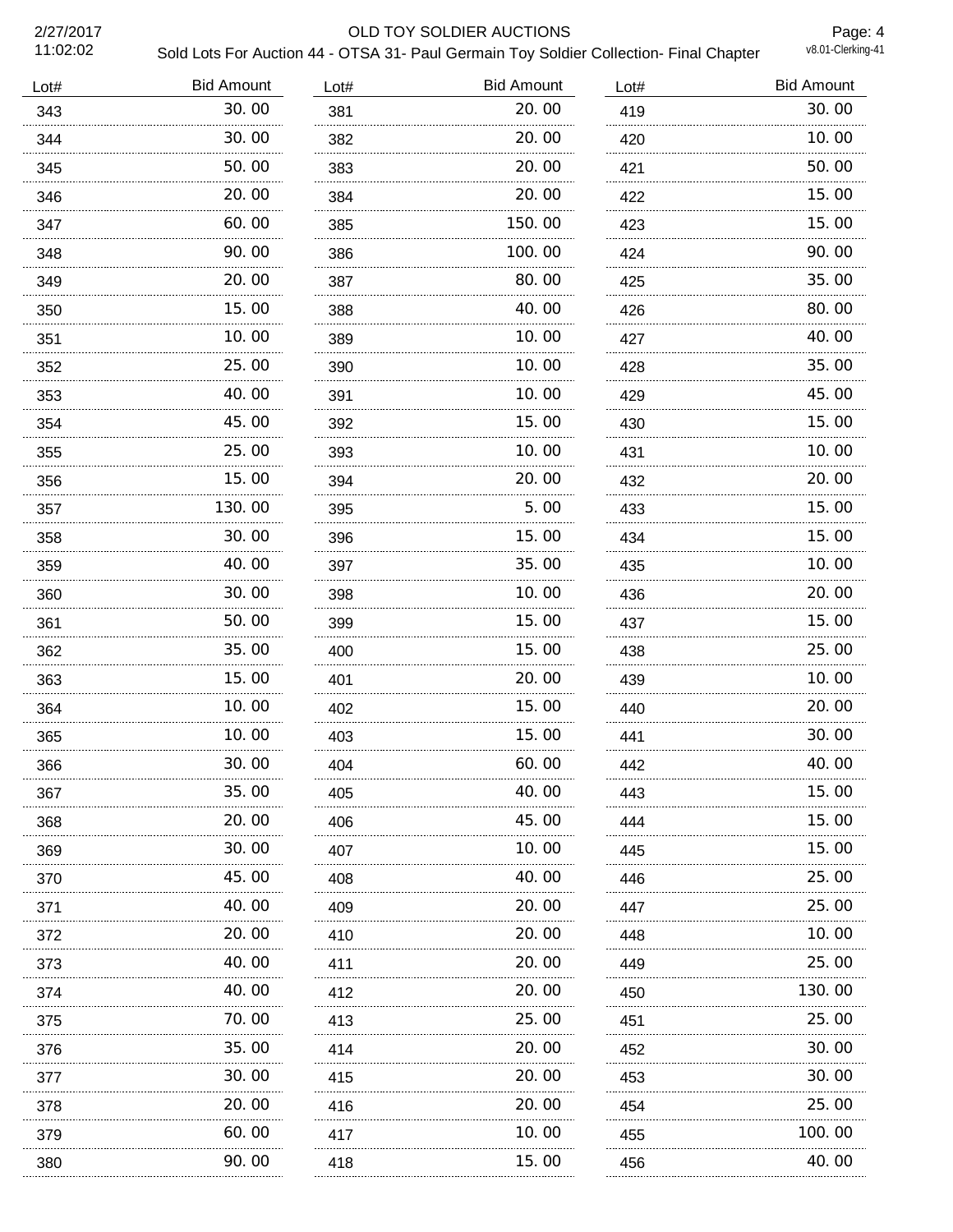| 2/27/2017<br>11:02:02 |                   |      | OLD TOY SOLDIER AUCTIONS<br>Sold Lots For Auction 44 - OTSA 31- Paul Germain Toy Soldier Collection- Final Chapter |           | Page: 5<br>v8.01-Clerking-41 |
|-----------------------|-------------------|------|--------------------------------------------------------------------------------------------------------------------|-----------|------------------------------|
| Lot#                  | <b>Bid Amount</b> | Lot# | <b>Bid Amount</b>                                                                                                  | Lot#      | <b>Bid Amount</b>            |
| 457                   | 40.00             | 1004 | 40.00                                                                                                              | 1042      | 275.00                       |
| 458                   | 10.00             | 1005 | 20.00                                                                                                              | 1043      | 30.00                        |
| 459                   | 10.00             | 1006 | 20.00                                                                                                              | 1044      | 60.00                        |
| 460                   | 40.00             | 1007 | 70.00                                                                                                              | 1045      | 40.00                        |
| 461                   | 50.00             | 1008 | 80.00                                                                                                              | 1046      | 40.00                        |
| 462                   | 15.00             | 1009 | 275.00                                                                                                             | 1047      | 50.00                        |
| 463                   | 25.00             | 1010 | 35.00                                                                                                              | 1048      | 10.00                        |
| 464                   | 25.00             | 1011 | 40.00<br>.                                                                                                         | 1049<br>. | 140.00                       |
| 465                   | 20.00             | 1012 | 40.00                                                                                                              | 1050      | 45.00                        |
| 466                   | 20.00             | 1013 | 30.00                                                                                                              | 1051      | 20.00                        |
| 467                   | 40.00             | 1014 | 40.00                                                                                                              | 1052      | 40.00                        |
| 468                   | 25.00             | 1015 | 35.00                                                                                                              | 1053      | 10.00                        |
| 469                   | 40.00             | 1016 | 45.00                                                                                                              | 1054      | 45.00                        |
| 470                   | 45.00             | 1017 | 60.00                                                                                                              | 1055      | 40.00                        |
| 471                   | 20.00             | 1018 | 50.00                                                                                                              | 1056      | 120.00                       |
| 472                   | 20.00             | 1019 | 500,00                                                                                                             | 1057      | 225.00                       |
| 473                   | 15.00             | 1020 | 110.00                                                                                                             | 1058      | 90.00                        |
| 474                   | 10.00             | 1021 | 40.00                                                                                                              | 1059      | 70.00                        |
| 475                   | 30.00             | 1022 | 375.00                                                                                                             | 1060      | 30.00                        |
| 476                   | 40.00             | 1023 | 225.00                                                                                                             | 1061      | 45.00                        |
| 477                   | 25.00             | 1024 | 550.00                                                                                                             | 1062      | 30.00                        |
| 478                   | 90.00             | 1025 | 375.00                                                                                                             | 1063      | 20.00                        |
| 479                   | 40.00             | 1026 | 130.00                                                                                                             | 1064      | 20.00                        |
| 480                   | 80.00             | 1027 | 70.00                                                                                                              | 1065      | 45.00                        |
| 481                   | 35.00             | 1028 | 120.00                                                                                                             | 1066      | 225.00                       |
| 482                   | 50.00             | 1029 | 100.00                                                                                                             | 1067      | 70.00                        |
| 483                   | 5.00              | 1030 | 25.00                                                                                                              | 1068      | 50.00                        |
| 484                   | 5.00              | 1031 | 60.00                                                                                                              | 1069      | 60.00                        |
| 485                   | 10.00             | 1032 | 40.00                                                                                                              | 1070      | 60.00                        |
| 486                   | 25.00             | 1033 | 25.00                                                                                                              | 1071      | 160.00                       |
| 487                   | 10.00             | 1034 | 50.00                                                                                                              | 1072      | 225.00                       |
| 488                   | 25.00             | 1035 | 45.00                                                                                                              | 1073      | 50.00                        |
| 489                   | 10.00             | 1036 | 80.00                                                                                                              | 1074      | 200.00                       |
| 490                   | 90.00<br>.        | 1037 | 50.00                                                                                                              | 1075      | 70.00                        |
| 491                   | 90.00             | 1038 | 45.00                                                                                                              | 1076      | 60.00                        |

 30.00 1040 30.00 30.00

 40.00 50.00 150.00

1001 50.00 40.00 130.00